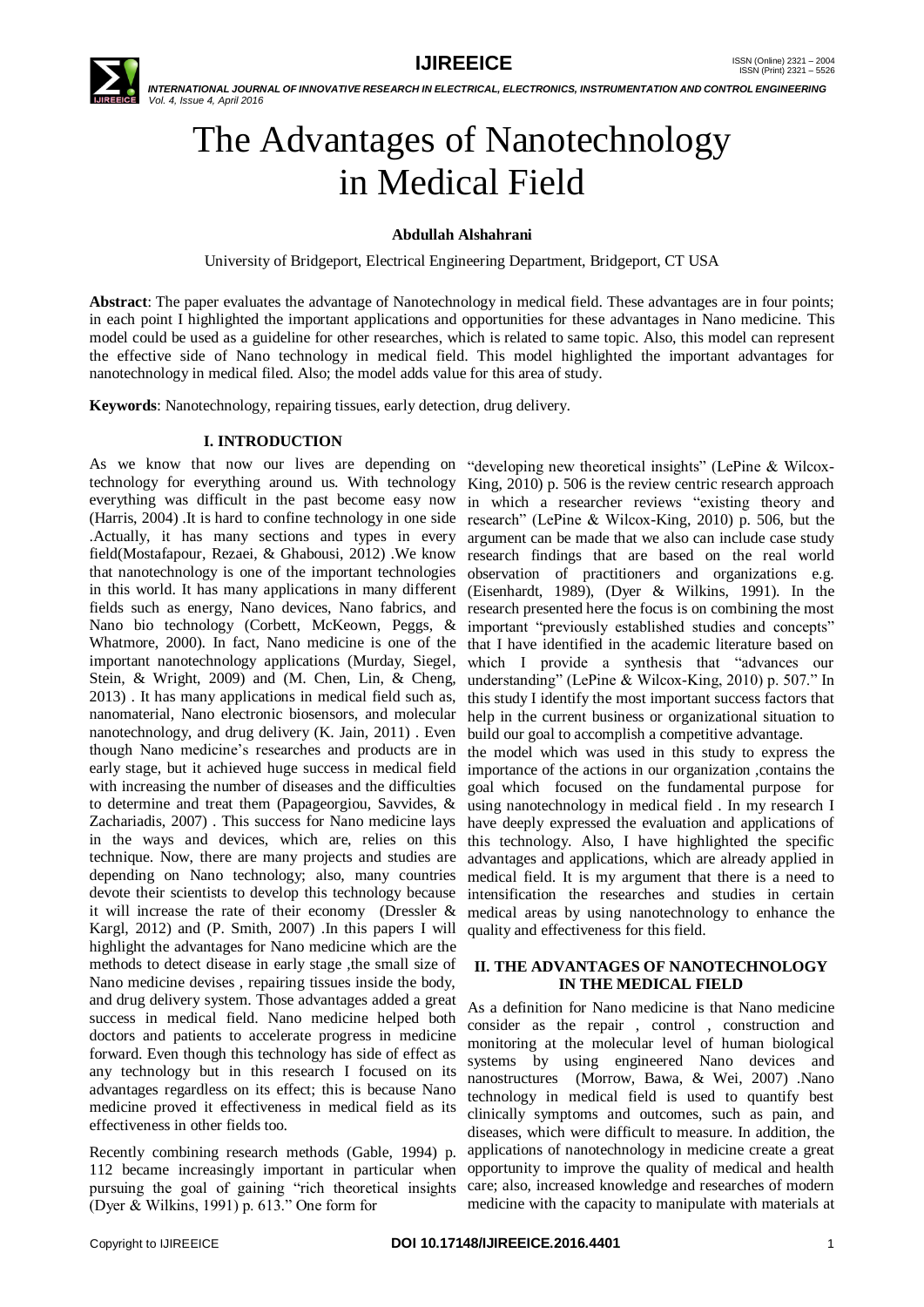

observance regulatory and safety issues (Gabellieri & body(Hogg, Freitas, & Robert, 2012) . There are two ways Frima, 2011). Recently, there is a new strategy for to design Nano devices. These ways are bottom-up method improving blood compatibility. This strategy lies in design and top-down method. The last one depends on and fabrication of Nano scale on biological tissues or arrangement atom-by-atom or molecule-by-molecule. This biomaterial surfaces (Chen, Han, & Jiang, 2011). Also, Nano-bio composites show properties with preservation of the material biodegradability without eco-toxicity, that resulting is a great promising to use in biomedical applications (Bordes , Pollet , & Avérous 2009). Scientists in tissue engineering dedicated their research in nanotechnology, specifically Nano fibers; which is considering as a way to develop tissue engineering scaffolds and repair damaged tissue. (Barnes, Sell, Boland, Simpson, & Bowlin, 2007). As an example , Nano fiber is used as channel to connect the nerve gap with Peripheral nerve without any atrophy .thus , implant artificial nerve is integrated with host nerve as proof for that is the the important application is nanotechnology on a chip smooth transition of both connection zones (Zhan et al., 2013) . There are clinical applications of tissue engineering to implant nerves and repair of damaged The NPs also design to act as marker for stem cells, nerves. This application is based on using freeze-dried bacteria, and viruses to act as tracking devices too Nano-silver–collagen to use as scaffold material to (Allison, Mota, Bagnato, & Sibata, 2008). The advantage assimilate nerve regeneration (Ding, Luo, Zheng, Hu, & Ye, 2010). Also, using peptide Nano fiber scaffold to treat injured brain is a promising approach for the reconstruction for this kind of tissues (Leung, Wang, & Wu, 2012). In the United States there are around seven million people each year suffering from Bone fracture, and musculoskeletal. The clinical treatment cost around \$215 billion annually (Xu et al., 2012). The great success for bone graft by using Nano fiber technology is that insurance a synthetic source of bone tissue. This success proves the ability to produce Nano fibers by use electro spinning process for incorporating an organ soluble, nontoxic fatty acid salt (Ruckh, Kumar, Kipper, & Popat, 2010) . In the United States, there are around 60,240 people are suffering from urinary bladder cancer. In medical field there are many methods to treat bladder cancer and other organ that has cancer such as partial resection the diseased part, chemotherapy, and radiation. But these ways will impact the patients in many sides. But with Nano technology in medical there is a method to treat bladder cancer to replacement bladder tissue by Threedimensional, Nano-structured PLGA scaffolds (Pattison, Wurster, Webster, & Haberstroh, 2005). In addition, The development of nanotechnology of vascular tissue bio fabrication is one of important technological in tissue engineering (Mironov, Kasyanov, & Markwald, 2008). Nano fibrous scaffolds can mimic collagen, which is natural polymer that provides opportunities in tissue engineering field. (Smith & Ma, 2004). Tissue engineering and regenerative medicine aims to insurance and develop biological substitutes which can be used to restore or improve or replace damaged tissue and organ .The success for nanotechnology in medical field helps to treat damaged tissue of bone, cartilage, vascular, and neural. (Zhang & Webster, 2009).

the Nano scale to accurate diagnosis and therapy, with are small enough to reach every single cell in human way is used to design medicine devices. Top-Down Method is used to design smaller devices by using larger devices to assemble them (Asiyanbola & Soboyejo, 2008).The greatest properties for Nano medicine devices are the small size which let those devices to inter the human body in which the traditional medicine devices cannot. Like Surgical Nano robots as an example for medicine devices could be introduced into the human body through the blood vessels or the ends of catheters into any cavities in the body. This devices is controlled by a surgeon (Freitas & Robert, 2005a) and (Khawaja, 2011). There are many applications for Nano medicine device but (Freitas & Robert, 2005b) . It is designed to determine or analyze DNA and proteins between many other categories. of Nano tools is their sizes which are like molecules which let clinicians to treat every cell in the body. These Nano tools made of biodegradable and biocompatible nanomaterial. Using strategies for specific targeting is preventing the harm. Also, biosensors can control drug delivery and individual cell. It also used to repair existing cells instead of destroy diseased cells. Even though Nano medical tools have tiny size, but have strong impact on medicine and health care figure 1. Sensitive and early diagnosis will lead to detect and treat diseases in early stage. (Leary & James, 2010).



Figure1: Model for the Advantages of Nanotechnology in Medical Field

### **III. DRUG DELIVERY BY NANO SYSTEMS**

The development is in medicine devices is that using in requires that accurate navigation through biological vivo. Nano technology can make revolution in diagnostic processes in the body by using carriers which carry the and health care by Nano medicine devices. Those devices drug; so, these new opportunities will achieve more The new drug carriers in Nano-scale offer the chance of development and increase the therapeutic index of drug molecules. This increasing is proved by their effectiveness, decrease their toxicity for physiological tissues (Kontogiannopoulos et al., 2012) .The approaches of drug delivery are of importance for medicine and healthcare. Materials and nanotechnology play an important role to make advancement of drug delivery(Zhang, Chan, & Leong, 2013). Drug delivery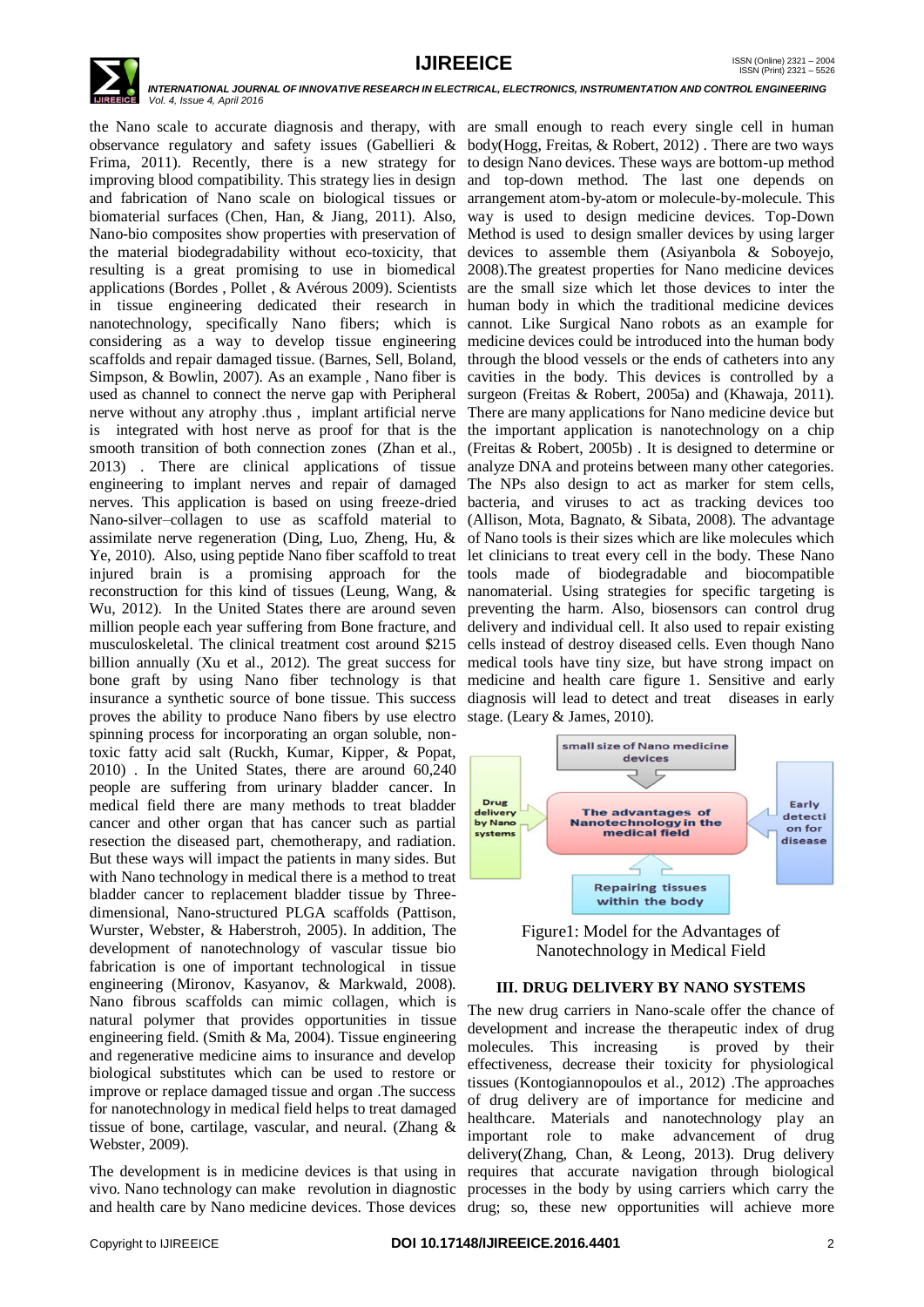

success when properties for particles can be controlled in traditional ultrasound (Wadajkar et al.). Some of real time. With these advantages we can timely control the researchers devoted their researches on the applications of particles by their interactions with other cells. Also control size, shape, and surface chemistry of these particles. (Yoo, Doshi, & Mitragotri, 2011) . As an example for drug delivery by Nano system is Lithographic. There are new methods of drug delivery devices, so Lithography is one of fabrication strategy to offer smart drug delivery systems (Randall, Leong, Bassik, & Gracias, 2007). It is one of drug delivery methods which offer a group of tools that allow substrates at the nanometer to millimeter scale; it allows microelectronic devices and micro electro mechanical systems to be fabricated in big numbers on silicon ship substrates. The important strategy for drug delivery is that peptide therapeutic delivery to brain. This strategy based on use chimeric peptides. (Pardridge, 1995). The field of drugs delivery with nanoparticles achieved that a better understanding of nanoparticle interactions are a proof for the success of this field. Over the last five years the number of nanoparticle skin delivery research has dramatically risen making this a promising area of science (Prow et al., 2011) . Micro Nano scale technologies such as lithographic techniques and microfluidic represent promising methods to develop the fields of tissue engineering, drug discovery, and diagnostics. Micro fabrication techniques provide drug delivery applications which are important in medical field (Sant et al., 2012).

## **IV. EARLY DETECTION FOR DISEASE**

The main goal of Nano technology in medical field is that accurate diagnose and early detection for diseases to effective treatment without side effects. Also evaluate the effective treatment by non-invasively methods(Caruthers, Wickline, & Lanza, 2007). There is no doubt that nanotechnology become cornerstone in medical field. There are many applications for nanotechnology in cancer for fight pain, suffering and death. There are modalities already are in use for diagnostic and treatment, with many others at different stages of pre-clinical testing. Nanotechnology has been used for improving ovarian cancer diagnosis and treatment also, it used to early diagnosis imaging and screening of ovarian cancer (Pope-Harman, Cheng, Robertson, Sakamoto, & Ferrari, 2007). This technology has already applied in diagnosis and treatment of diseases; so its applications in the field of medicine achieved huge success. By Nano technology we could prevent dental caries by antimicrobial nanoparticles. When used fillers and toothpastes with Silver particles as antibacterial agents, it will prevent bacterial to grow and tooth decay. Also, by Nanotechnology clinicians can diagnose and treat oral malignancies at early stage (Subramani & Ahmed, 2012). Recent developments on Nano technology have provided some hope to detect and treat the Deep vein thrombosis. The researches for micro technology, which related to the diagnosis and therapy of cardiovascular diseases, proved that Nanoparticle systems able to both diagnose and treat the thrombus. In addition, Nano-diagnostic systems can also travel to a large area within the organ, so that allow to visualization through a larger area. This advantage does not available for

proteomics which used to detect disease and candidate biomarkers for early diagnosis. In addition, the important diagnostic applications are gold nanoparticles, carbon nanotubes and silicon nanowires. (Ray, Reddy, Choudhary, Raghu, & Srivastava, 2011).The one of main reasons for developing glucose sensors in vivo is detection of hypoglycemia in individuals who suffering with insulin dependent diabetes. Fluorescent micro/Nano scale devices for glucose sensing become possible to use in dermis which allow transdermal monitoring the rates of glucose changes in the body (K. K. Jain, 2005).

Nanotechnology achieved a great successful in many fields. But still the medical field is the important because year by year there are many diseases appear; so, the medicine methods must keep pace with this growing. Also, the traditional method and devices, which were used to treat patients and deduct the diseases, are tiring and stressful for both the doctor and patient. Nano technology with its properties could help the medical field to become towered. Those properties lay in four sides, which are the small size for Nano medicine devices, early detection for diseases, drug delivery methods, and repairing tissues within the body.

The First advantage, which is small size for medicine devices, achieved huge success in medical field. By this advantage the treatment and detect the diseases become easier than using traditional devisees, which have big sizes. Also, those devisees with small sizes facilitated surgical procedure. The surgeons can controlled those devices inside patient's bodies. On the other hand those devices proved its effectiveness in vitro by small devices, which called lap on ship. This lap on ship works as laboratory. It is important to confirm that the small size for Nano medicine devises proved their success in both vivo and vitro.

The second advantage, which is drug delivery by Nano systems, is important way to target diseased cells in the body. The best example for this technique is that targeting cancer cells without impact the normal cells. Actually, this technique proved successful result in this field. In fact, nanotechnology lies in the carrier for this drug. In other word the drug will be carried on different Nano scales, which have small sizes to inter and target the diseased cells.

The third advantage which is the early detection for disease this advantage allow the doctors to detect the diseases in early stage. So, the benefit from this advantage will provide more easy treatment for the diseases than detect them in later stage. In fact, this advantage lies in Nanoparticle, which is used to diagnose and detect the disease in early stage.

Fourth advantage, which is repairing tissue inside the body, is important advantage for sensitive tissues. Nanotechnology has the ability to repair tissues within the body with Nano fiber. In fact, the great develop of tissue engineering is scaffolds which are used to repair damaged tissue. For neural tissue engineering the Sub-micron and